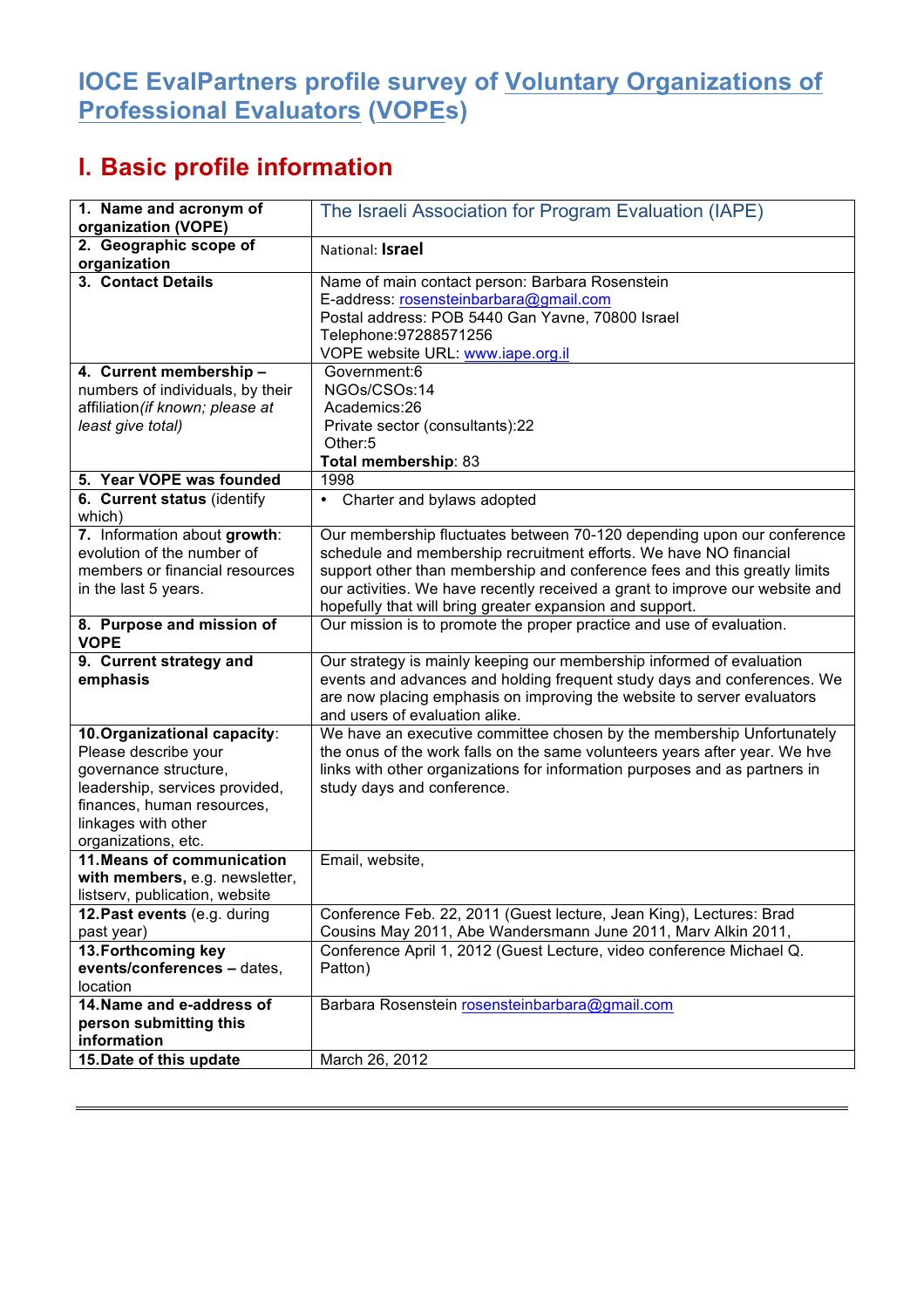## **II.Experience with Evaluation Capacity Building**

| 1. Background: Please provide                                | This information appears on the IOCE website and |
|--------------------------------------------------------------|--------------------------------------------------|
| a brief history of the formation of                          | publications.                                    |
| this organization (VOPE).                                    |                                                  |
| 1.1 Who were/are the key                                     |                                                  |
| players?                                                     |                                                  |
| 1.2 How many members do you                                  |                                                  |
| have on your governing board/                                |                                                  |
| committee?                                                   |                                                  |
|                                                              |                                                  |
| 1.3What are the main existing<br>strengths that your VOPE is |                                                  |
|                                                              |                                                  |
| trying to capitalize on?                                     |                                                  |
| 1.4What are the main challenges                              |                                                  |
| that your VOPE is trying to                                  |                                                  |
| address?                                                     |                                                  |
| 2. Organizational motivation:                                |                                                  |
| What were/are the driving forces                             |                                                  |
| of the VOPE and its historical                               |                                                  |
| development?                                                 |                                                  |
| 3. Evaluation Capacity                                       |                                                  |
| <b>Building: What has your VOPE</b>                          |                                                  |
| done to promote evaluation                                   |                                                  |
| (M&E) capacity?                                              |                                                  |
| 4. Context / target entities:                                |                                                  |
| More specifically, who are the                               |                                                  |
| persons or institutions your                                 |                                                  |
| organization seeks to influence                              |                                                  |
| (to strengthen evaluation                                    |                                                  |
| capacity)? For example:                                      |                                                  |
| 4.1 Technical capacities to                                  |                                                  |
| supply quality evaluations,                                  |                                                  |
| partnering with experts, local<br>universities or others to  |                                                  |
| provide training for                                         |                                                  |
| members, etc.;                                               |                                                  |
| 4.2 Strengthening VOPE                                       |                                                  |
| organizational capacity itself;                              |                                                  |
| 4.3 Enhancing the enabling                                   |                                                  |
| environment for evaluation.                                  |                                                  |
| including strengthening the                                  |                                                  |
| demand for and use of                                        |                                                  |
| evaluations by policy                                        |                                                  |
| makers;                                                      |                                                  |
| 4.4 Influencing governmental                                 |                                                  |
| policiesrelated to evaluation,                               |                                                  |
| evaluation designs and                                       |                                                  |
| implementation of M&E                                        |                                                  |
| systems, etc.                                                |                                                  |
| 5. Public accountability: Is your                            |                                                  |
| VOPE helping to strengthen                                   |                                                  |
| oversight and transparency of                                |                                                  |
| government programs? If so, in                               |                                                  |
| what ways? Can you share any                                 |                                                  |
| success stories of evaluators or                             |                                                  |
| others promoting public                                      |                                                  |
| accountability?                                              |                                                  |
| 6. More specifically, what are                               |                                                  |
| some of the key themes for                                   |                                                  |
| which you advocate? For                                      |                                                  |
| example, are you promoting                                   |                                                  |
| issues related to cultural                                   |                                                  |
| sensitivity, equity, social justice,                         |                                                  |